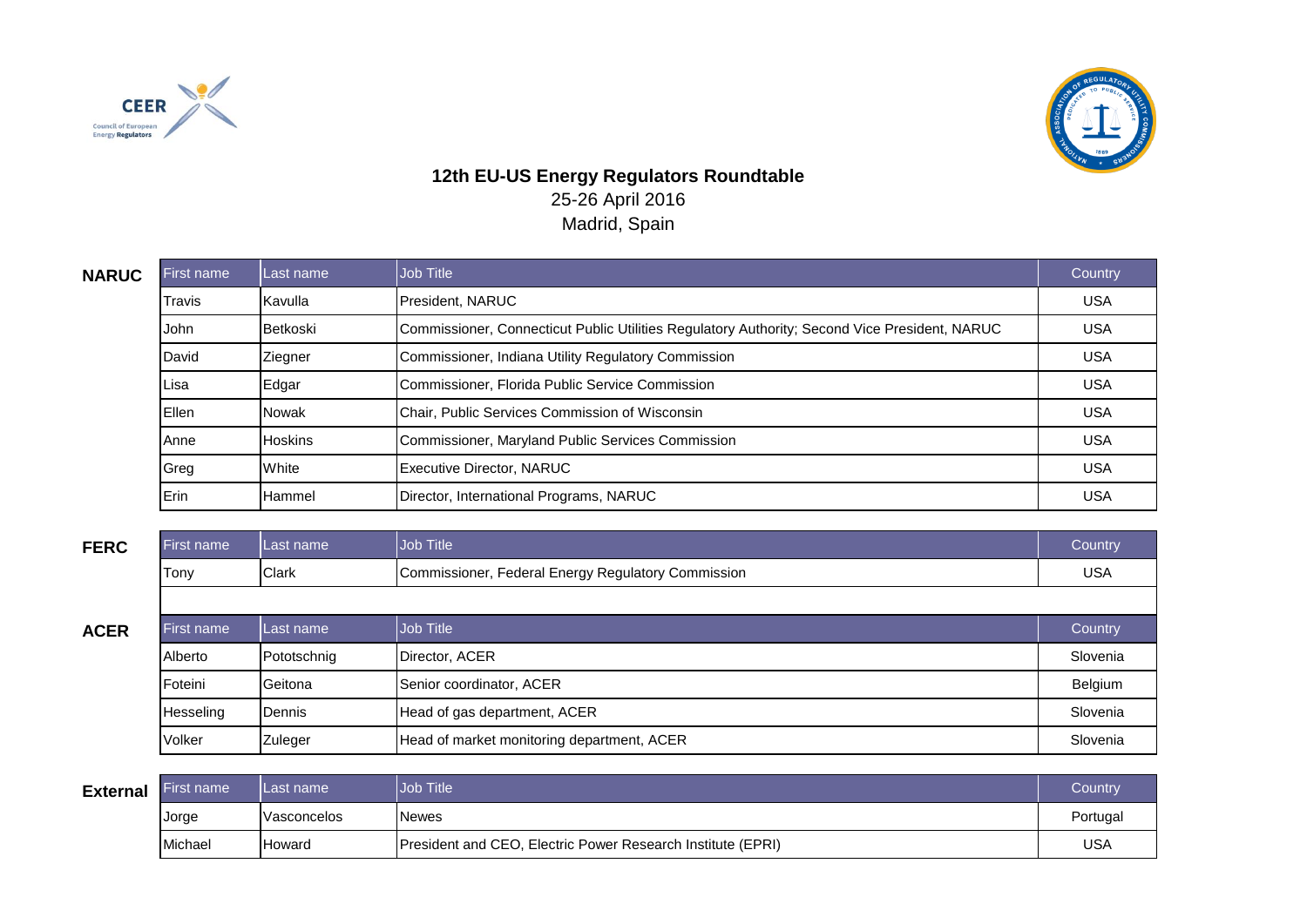



## **12th EU-US Energy Regulators Roundtable** 25-26 April 2016 Madrid, Spain

| <b>CEER</b> | First name    | Last name         | Job Title                                                                                  | Country               |
|-------------|---------------|-------------------|--------------------------------------------------------------------------------------------|-----------------------|
|             | Jose M.M.     | Quemada           | President, CNMC                                                                            | Spain                 |
|             | Fernando      | Hernandez         | Chair of the CEER Electricity working group, Director of the Energy Department, CNMC       | Spain                 |
|             | Gema          | <b>Rico Rivas</b> | <b>CNMC</b>                                                                                | Spain                 |
|             | Philipp       | <b>Irschik</b>    | Executive Advisor to the Board of Directors, E-Control                                     | Austria               |
|             | Dietmar       | Preinstorfer      | Head of International Relations, E-Control                                                 | Austria               |
|             | Bernhard      | Painz             | Head of Gas Department, E-Control                                                          | Austria               |
|             | Marie-Pierre  | Fauconnier        | CEER Vice President; Chair Board of Directors, CREG                                        | Belgium               |
|             | Geert         | Van Hauwermeiren  | European Strategic Advisor, CREG                                                           | Belgium               |
|             | Andrew        | Ebrill            | Secretary General, CEER                                                                    | Belgium               |
|             | Una           | Shortall          | Deputy Secretary General, CEER                                                             | Belgium               |
|             | Tomislav      | Jureković         | President of the Board of Commissioners, Croatian Energy Regulatory Agency (HERA)          | Croatia               |
|             | Sonja         | Tomašić Škevin    | Member of the Board of Commissioners, Croatian Energy Regulatory Agency (HERA)             | Croatia               |
|             | Philippos     | Philippou         | Vice-Chairman, Cyprus Energy Regulatory Authority                                          | Cyprus                |
|             | <b>Martin</b> | Šik               | European affairs Director, Energy Regulatory Office                                        | <b>Czech Republic</b> |
|             | Veli-Pekka    | Saajo             | Director, Finnish Energy Authority                                                         | Finland               |
|             | Patricia      | de Suzzoni        | Chair of the CEER Customers and Reail Markets working group, Advisor to the President, CRE | France                |
|             | Annegret      | Groebel           | CEER Vice President; Head of Section International Relations (Bundesnetzagentur - BNetzA)  | Germany               |